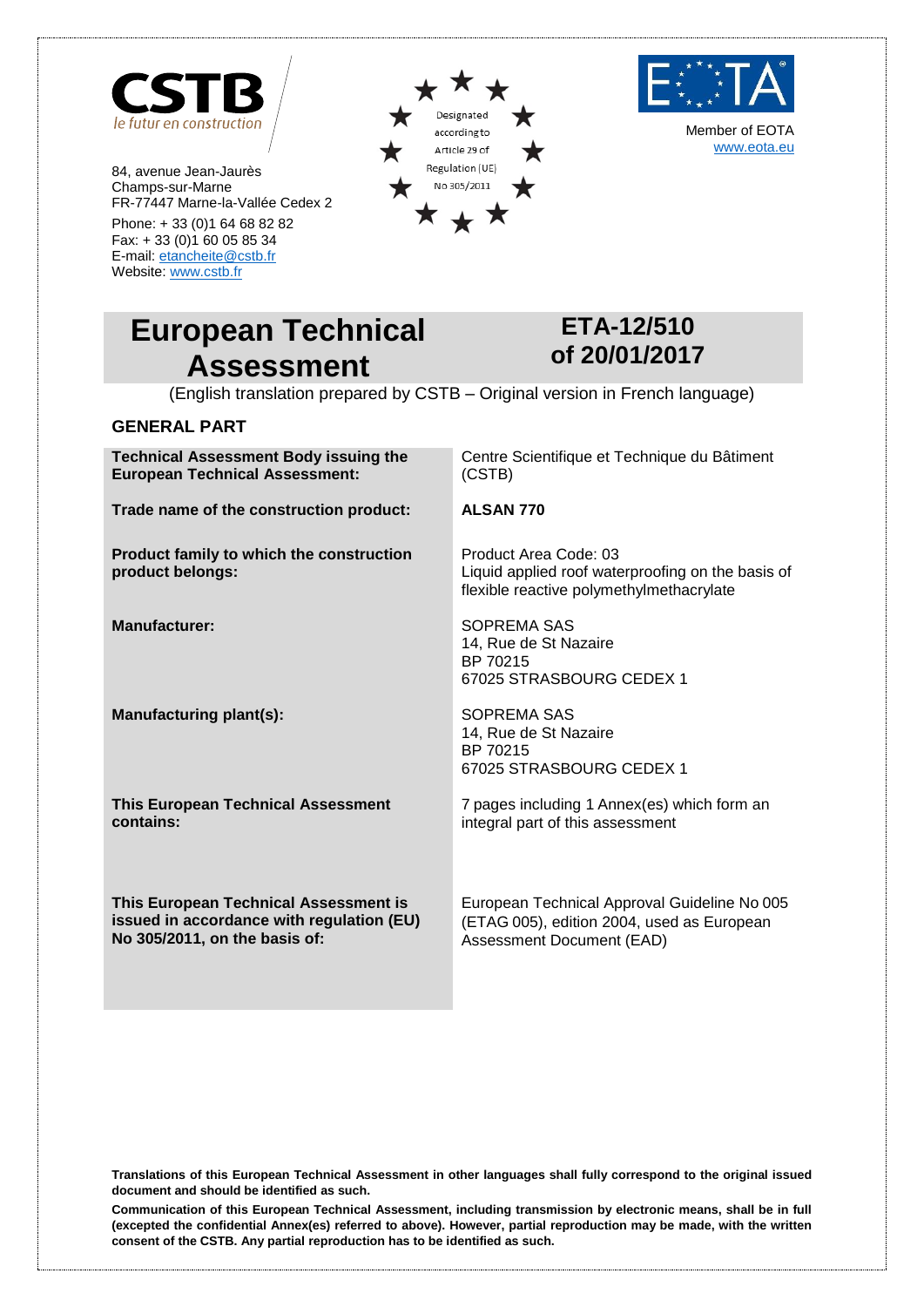

## **SPECIFIC PART**

#### **1. Technical description of the product**

The liquid applied roof waterproofing "ALSAN 770" is a kit which consists of a two-component liquid synthetic material of flexible reactive polymethylmethacrylate, and reinforcement.

Application is made in 3 steps without drying time (wet on wet application) :

- One layer of "ALSAN 770" (1.5 kg/m<sup>2</sup>)
- One layer of reinforcement "ALSAN Voile P"
- One layer of "ALSAN 770" (1.0 kg/m²)

For an adequate adhesion of the waterproofing layer, the substrate may require a primer:

| Admitted substrates                                                | <b>Primers</b> |  |
|--------------------------------------------------------------------|----------------|--|
| Concrete, mortar                                                   |                |  |
| Cement screed                                                      |                |  |
| Ceramics tiles<br>ALSAN 170                                        |                |  |
| Steel, Stainless steel, copper                                     |                |  |
| Derivated wood panel: MDF, OSB                                     |                |  |
| SBS or APP bitumen waterproofing sheets<br>with mineral protection | ALSAN 172      |  |

The resin ''ALSAN 770'' exist in a low temperature version (ALSAN 775) and a thixotroped version (ALSAN 770 TX) and (ALSAN 775 TX).

The resin ''ALSAN 770'' can receive an optional finition layer resistant to slipperiness coloured or transparent, spangles, bearing layer.

The kit "ALSAN 770" is UV resistant and directly accessible by pedestrians, usefull for green and garden roof, and inverted roof.

The minimum layer thickness of the roof waterproofing applied amounts to 2 mm.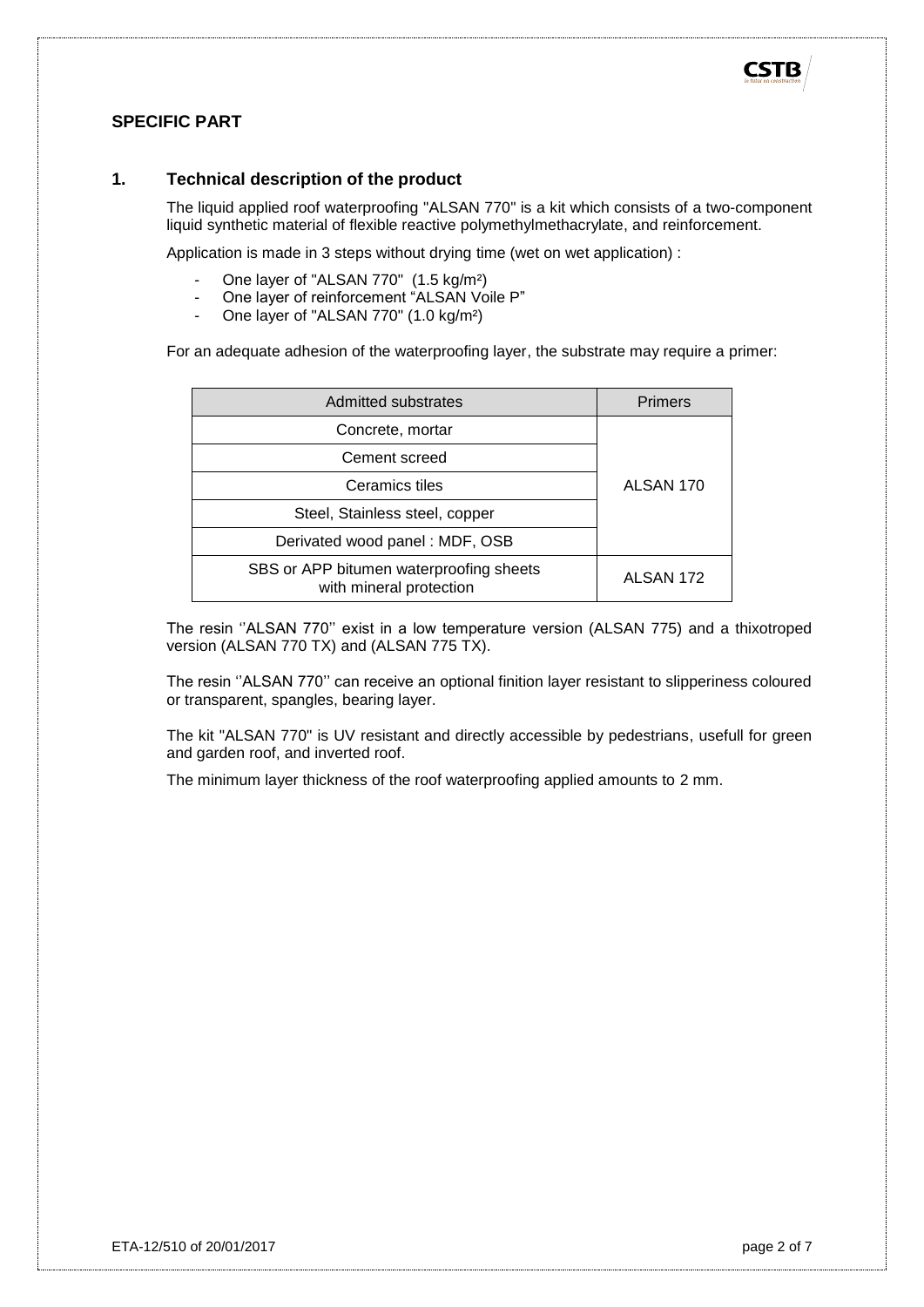#### **2. Specification of the intended use in accordance with the applicable European Assessment Document (hereinafter EAD)**

The liquid applied roof waterproofing for the waterproofing of roof surfaces against penetration of atmospheric water.

The roof waterproofing shows certain levels of performance according to ETAG 005 which facilitates the use taking account of national requirements.

In the manufacturer's technical dossier (MTD) to this European technical assessment (ETA) the manufacturer gave information concerning the concrete substrate which the roof waterproofing is suitable for and on how these substrates shall be pre-treated.

The verifications which are based on this ETA give reason for the assumption of an intended working life of the roof waterproofing of 25 years. The indications given on the working life cannot be interpreted as a guarantee given by the producer, but are regarded only as a means for choosing the right products in relation to the expected economically reasonable working life of the works

#### **3. Performances of the product and references to the methods used for their assessment**

Performances of the liquid applied waterproofing kit, related to the basic requirements for construction works (hereinafter BWR), were determined according to the ETAG 005.

These performances, given in the following paragraphs, are valid as long as the components are the ones described in § 1 and Annexe 1 of this ETA.

#### **3.1 Mechanical resistance and stability (BWR 1)**

Not relevant.

**3.2 Safety in case of fire (BWR 2)**

Reaction to fire: E

External fire performance: Broof (t1)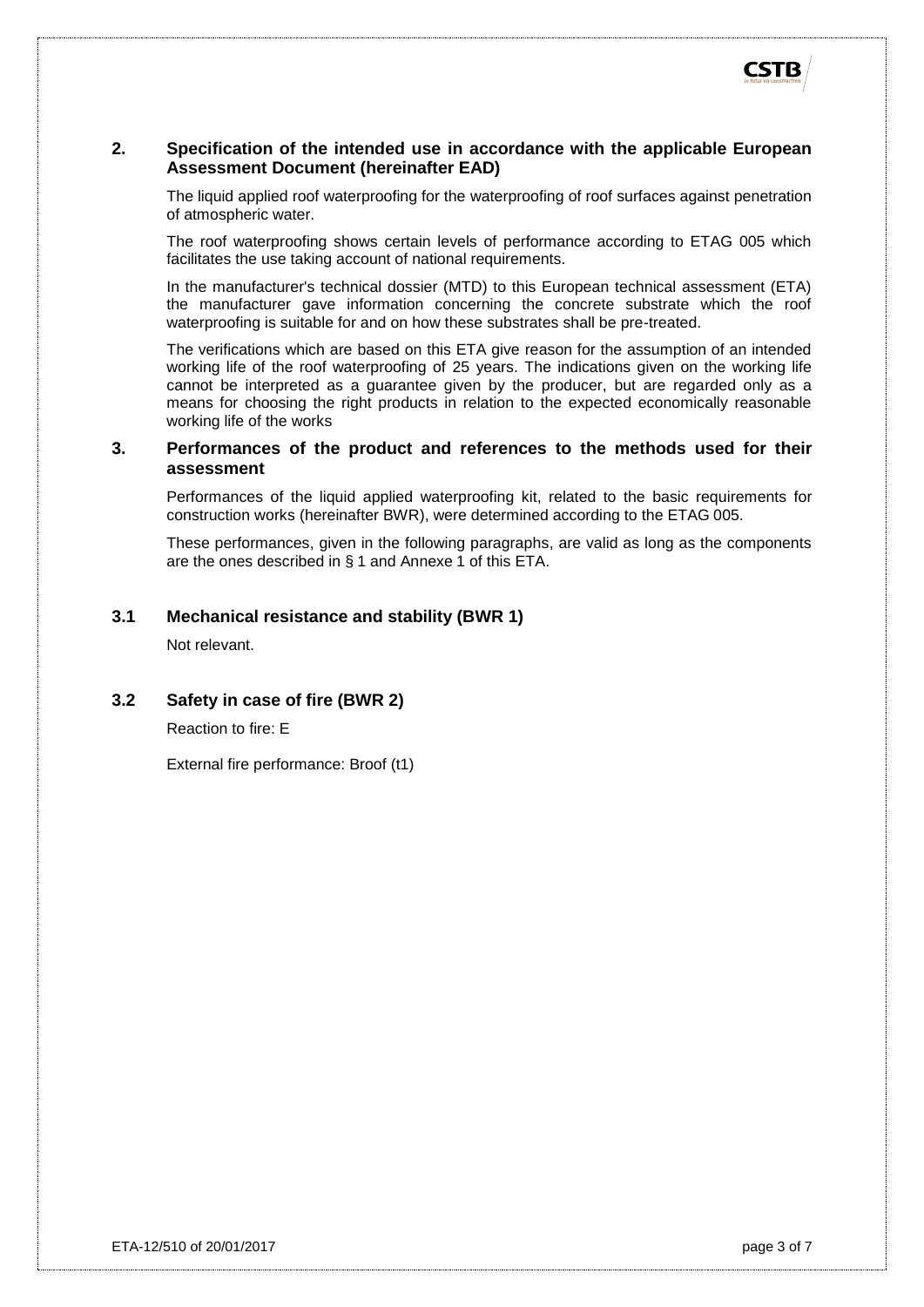## **3.3 Hygiene, health and the environment (BWR 3)**

#### **3.3.1 Water vapour permeability**

Water vapour permeability factor  $(\mu)$  is 5107.

#### **3.3.2 Watertightness**

Kit is watertight according to Technical Report EOTA TR 003.

#### **3.3.3 Effects of highest and lowest surface temperatures**

The resistance to mechanical damage is P4 at the lowest surface temperature TL4 et and the highest surface temperature TH4.

#### **3.3.4 Resistance against ageing**

Performance and tensile properties, after exposure W3 of accelerated ageing by heat, artificial weathering and accelerated ageing by hot water are kept.

#### **3.3.5 Resistance to plant roots**

No performance determined.

#### **3.3.6 Release of dangerous substances**

According to Technical Report EOTA n° 034, the product does not contain dangerous substance.

#### **3.4 Safety and accessibility in use (BWR 4)**

#### **3.4.1 Resistance to wind load**

Bond strength on concrete substrate is > 50kPa.

#### **3.4.2 Resistance to slipperiness**

No performance determined.

#### **3.5 Protection against noise (BWR 5)**

No performance determined.

#### **3.6 Energy economy and heat retention (BWR 6)**

No performance determined.

#### **3.7 Sustainable use of natural resources (BWR 7)**

No performance determined.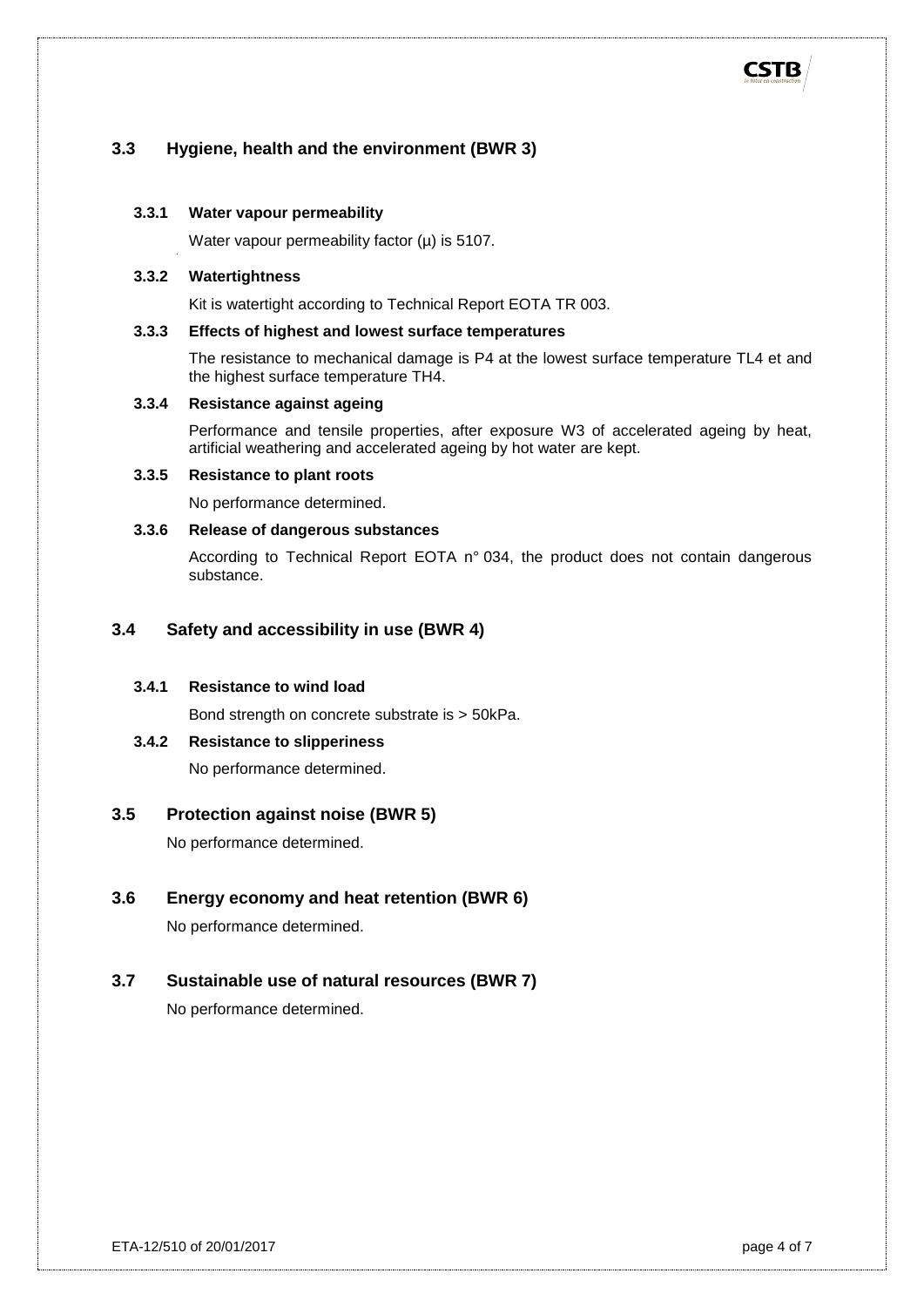## **4. Assessment and verification of constancy of performance (hereinafter AVCP) system applied, with reference to its legal base**

According to Decision 97/556/EC (Decision of the Commission of 14 July 1997, L 229 of 20.8.1997, p. 15), as amended by Decision 2001/596/EC (Decision of the Commission of 8 January 2001, L 209 of 2.8.2001, p. 33), the systems of AVCP given in the following table apply:

| <b>Product</b>                            | Intended uses                      | Level or class | <b>System</b> |
|-------------------------------------------|------------------------------------|----------------|---------------|
| Liquid applied roof<br>waterproofing kits | For all roof waterproofing<br>uses | -              | 3             |

The systems of AVCP are described in Annex V of Regulation (EU) No 305/2011, as amended by Delegated Regulation (EU) No 568/2014.

## **5. Technical details necessary for the implementation of the AVCP system, as provided for in the applicable EAD**

Technical details necessary for the implementation of the AVCP system are laid down in the control plan deposited at the CSTB.

Issued in Marne-la-Vallée on 20/01/2017

#### by

Charles BALOCHE, Technical Manager of the CSTB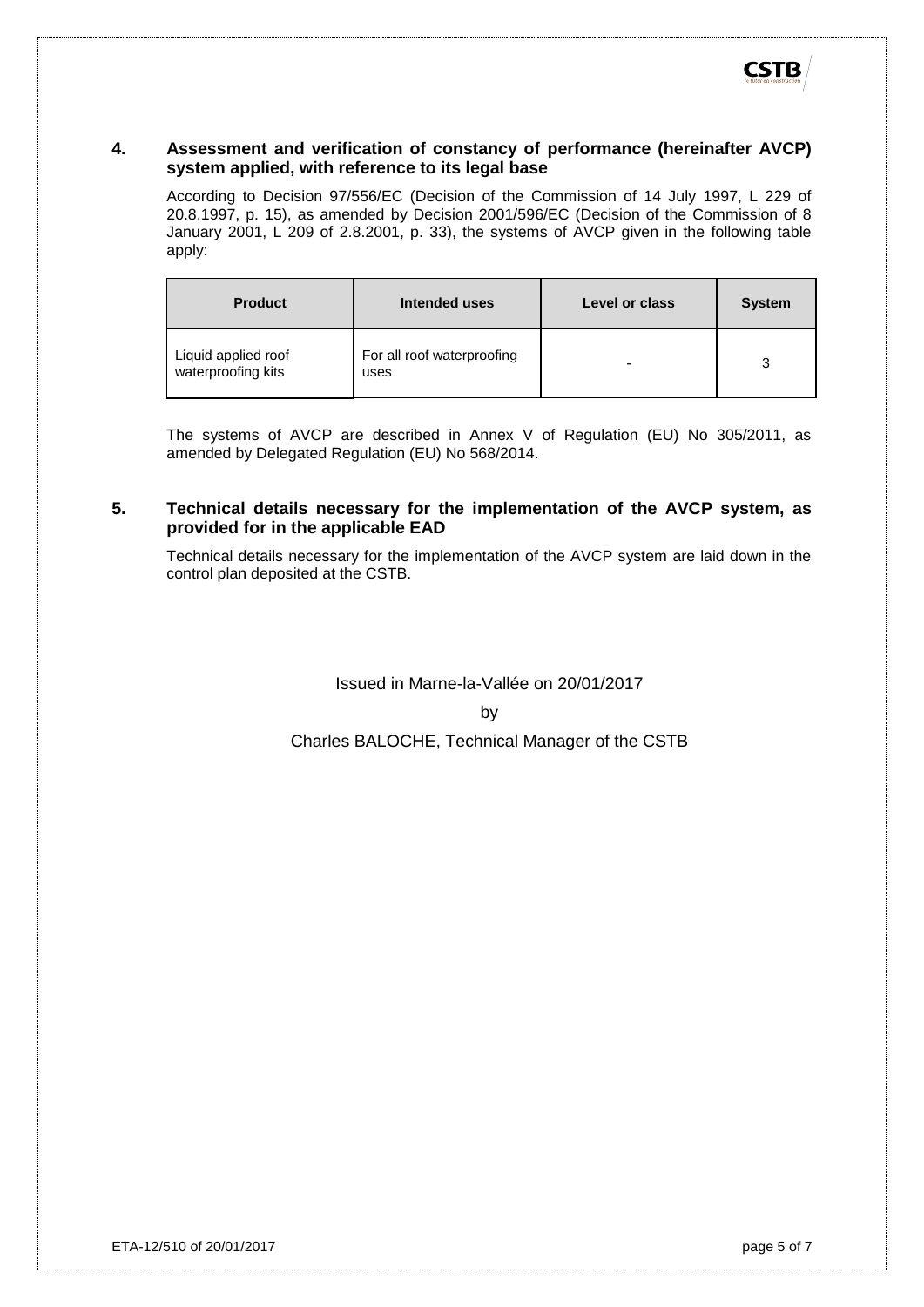| Applicable to roof waterproofing "ALSAN 770":                    |                                     |  |
|------------------------------------------------------------------|-------------------------------------|--|
| Minimum layer thickness                                          | 2 mm                                |  |
| Minimum quantity consumed                                        | $2.5 \text{ kg/m}^2$                |  |
| Levels of use categories according to ETAG 005 with relation to: |                                     |  |
| <b>Working life</b>                                              | W <sub>3</sub>                      |  |
| <b>Climatic zones</b>                                            | S                                   |  |
| Imposed loads                                                    | P4                                  |  |
| Roof slope                                                       | S1 à S4                             |  |
| Lowest surface temperature                                       | TL <sub>4</sub>                     |  |
| Highest surface temperature                                      | TH <sub>4</sub>                     |  |
| Performance du kit :                                             |                                     |  |
| Resistance to spreading fire and radiant heat                    | Broof(t1)                           |  |
| Reaction to fire                                                 | class E                             |  |
| Water vapour diffusion resistance factor                         | $\mu \approx 5107$                  |  |
| Watertightness                                                   | Watertight                          |  |
| Statement on dangerous substances                                | Does not contain any                |  |
| Resistance to plant roots                                        | No performance determined           |  |
| Resistance to wind loads                                         | $\geq$ 50 kPa on concrete substrate |  |
| Resistance to slipperiness                                       | No performance determined           |  |

## **Roof waterproofing ''ALSAN 770''**

*Liquid applied roof waterproofing on the basis of flexible reactive polymethylmethacrylate* **ANNEX 1 (1/3)**

of [ETA-12/510](#page-0-0)

**Characteristics of ''ALSAN 770''**